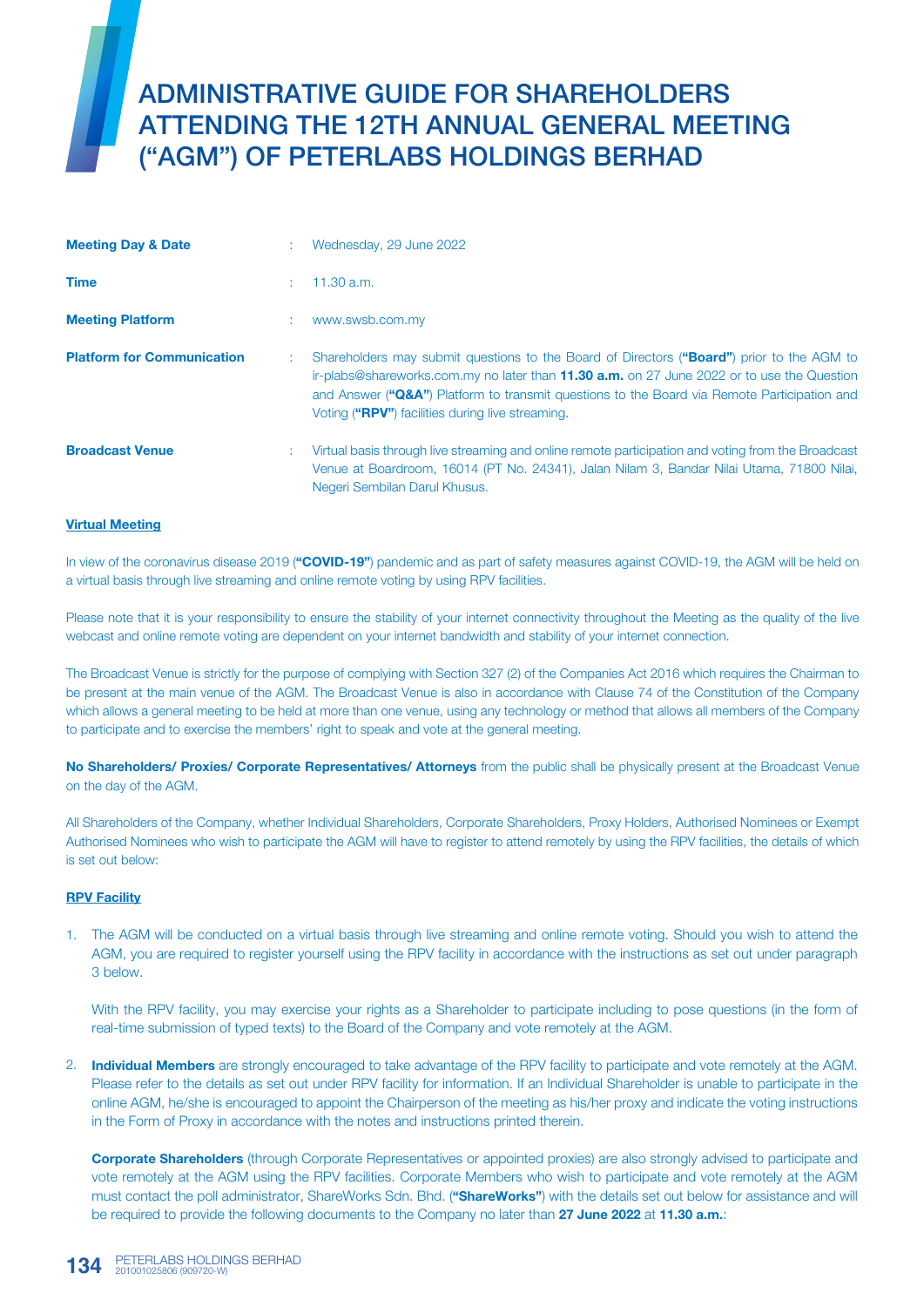# ADMINISTRATIVE GUIDE FOR SHAREHOLDERS ATTENDING THE 12TH ANNUAL GENERAL MEETING ("AGM") OF PETERLABS HOLDINGS BERHAD (CONT'D)

- a. Certificate of appointment of its Corporate Representative or Form of Proxy under the seal of the corporation;
- b. Copy of the Corporate Representative's or proxy's identity card (MyKad) (front and back) / Passport; and
- c. Corporate Representative's or proxy's email address and mobile phone number.

Upon receipt of such documents, ShareWorks will respond to the Corporate Shareholders' remote participation request.

If a Corporate Member (through Corporate Representative(s) or appointed proxy(ies)) is unable to attend the AGM, the Corporate Member is encouraged to appoint the Chairperson of the meeting as its proxy and indicate the voting instructions in the Form of Proxy in accordance with the notes and instructions printed therein.

In respect of **Nominee Company Members**, the beneficiaries of the shares under a Nominee Company's CDS account are also strongly advised to participate and vote remotely at the AGM using RPV facility. Nominee Company Members who wish to participate and vote remotely at the AGM can request its Nominee Company to appoint him/her as a proxy to participate and vote remotely at the AGM. Nominee Company must contact the poll administrator, ShareWorks with the details set out below for assistance and will be required to provide the following documents to the Company no later than 27 June 2022 at 11.30 a.m.:

- a. Form of Proxy under the seal of the Nominee Company;
- b. Copy of the proxy's identity card (MyKad) (front and back) / Passport; and
- c. Proxy's email address and mobile phone number.

Upon receipt of such documents, ShareWorks will respond to the Nominee Company Members' remote participation request.

If a Nominee Company Member is unable to participate the AGM, he/she is encouraged to request its Nominee Company to appoint the Chairperson of the meeting as its proxy and indicate the voting instructions in the Form of Proxy in accordance with the notes and instructions printed therein.

3. The procedures for the RPV facilities in respect of the live streaming and remote voting at the AGM is as follows:

| <b>Procedures</b>         | <b>Action</b>                                                                                                                                                                                                                                                                                                                                                                                                                                                                                                                                                                                                                                                                                                                                                                                                                                                                                                                                                                                                                                                                                                                                          |  |  |  |
|---------------------------|--------------------------------------------------------------------------------------------------------------------------------------------------------------------------------------------------------------------------------------------------------------------------------------------------------------------------------------------------------------------------------------------------------------------------------------------------------------------------------------------------------------------------------------------------------------------------------------------------------------------------------------------------------------------------------------------------------------------------------------------------------------------------------------------------------------------------------------------------------------------------------------------------------------------------------------------------------------------------------------------------------------------------------------------------------------------------------------------------------------------------------------------------------|--|--|--|
| <b>Before the AGM</b>     |                                                                                                                                                                                                                                                                                                                                                                                                                                                                                                                                                                                                                                                                                                                                                                                                                                                                                                                                                                                                                                                                                                                                                        |  |  |  |
| Register as a user<br>(1) | • If you have already registered an account at the website, you are not required to register<br>again.<br>• Access website www.swsb.com.my<br>Click "Login" and click "Register" to sign up as a user. The registration will be open from<br>11.30 a.m. on 30 April 2022 and close at 11.30 a.m. on 28 June 2022.<br>• Complete the registration process and upload softcopy of MyKAD (front and back) or<br>Passport for foreign shareholders.<br>• Read and agree to the terms & condition and thereafter submit your request.<br>• Upon submission, kindly login to the valid email address and verify your user ID within<br>one (1) hour.<br>• Upon verification of the user ID, <b>ShareWorks</b> will send an email notification to approve<br>you as a user.<br>• After verification of your registration against the General Meeting Record of Depositors of<br>the Company as at 22 June 2022, the system will send you an email to notify you if your<br>registration is approved or rejected after 23 June 2022.<br>If your registration is rejected, you can contact <b>ShareWorks</b> or the Company for<br>clarifications or to appeal. |  |  |  |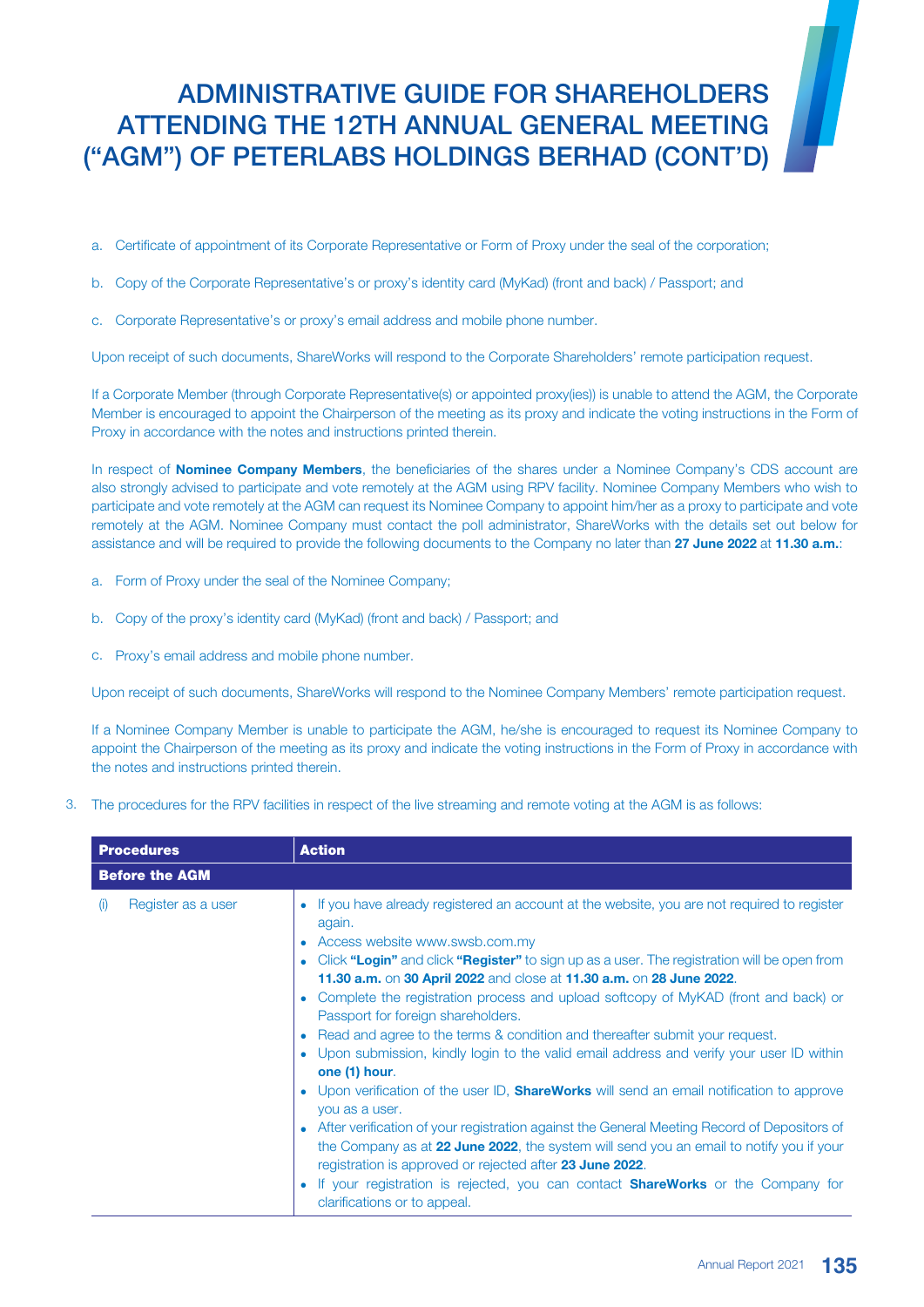ADMINISTRATIVE GUIDE FOR SHAREHOLDERS ATTENDING THE 12TH ANNUAL GENERAL MEETING ("AGM") OF PETERLABS HOLDINGS BERHAD (CONT'D)

|       | On the day of AGM                     |                                                                                                                                                                                                                                                                                                                                                                                                                                                                                                                                                                                                                                                                                                                                                                                                                                                                                              |  |  |
|-------|---------------------------------------|----------------------------------------------------------------------------------------------------------------------------------------------------------------------------------------------------------------------------------------------------------------------------------------------------------------------------------------------------------------------------------------------------------------------------------------------------------------------------------------------------------------------------------------------------------------------------------------------------------------------------------------------------------------------------------------------------------------------------------------------------------------------------------------------------------------------------------------------------------------------------------------------|--|--|
| (ii)  | Login to<br>www.swsb.com.my           | Login with your user ID and password for remote participation at the AGM at any time<br>from <b>11.00 a.m.</b> i.e. 30 minutes before the commencement of the AGM on 29 June 2022<br>at 11.30 a.m.                                                                                                                                                                                                                                                                                                                                                                                                                                                                                                                                                                                                                                                                                           |  |  |
| (iii) | Participate through Live<br>Streaming | Select the "Virtual Meeting" from main menu.<br>Click the "Join Meeting" located next to the event. You are required to provide your full<br>name as per CDS account and your user registered email address.<br>Kindly click the video link and insert the password given to you in your email notification<br>in order to join the live video streaming.<br>If you have any question for the Chairperson/Board, you may use the Q&A platform to<br>transmit your question. The Chairperson/Board will try to respond to all questions<br>submitted by remote participants during the AGM. If time is a constraint, the responses<br>will be emailed to you at the earliest possible time after the meeting ended.<br>Take note that the quality of the live streaming is dependent on the bandwidth and<br>stability of the internet connection at the location of the remote participants. |  |  |
| (iv)  | Online remote voting                  | Select "Voting" located next to the "Join Meeting" and indicate your votes for the<br>$\bullet$<br>resolutions that are tabled for voting.<br>Voting session will commence once the Chairperson of the Meeting declare that the<br>voting platform is activated and will announce the completion of the voting session of the<br>AGM.<br>Cast your vote on all resolutions as appeared on the screen and submit your votes. Once<br>submitted, your votes will be final and cannot be changed.                                                                                                                                                                                                                                                                                                                                                                                               |  |  |
| (v)   | <b>End of RPV Facility</b>            | The RPV facility will end and the Messaging window will be disabled the moment the<br>Chairperson of the Meeting announces the closure of the AGM.                                                                                                                                                                                                                                                                                                                                                                                                                                                                                                                                                                                                                                                                                                                                           |  |  |

### **Proxy**

If a member is unable to participate the AGM, he/she may appoint a proxy or the Chairperson of the meeting as his/ her proxy and indicate the voting instructions in the Form of Proxy in accordance with the notes and instructions printed therein.

Please note that if an individual member has submitted his/her Form of Proxy prior to the AGM and subsequently decides to personally participate in the AGM via RPV facilities, the Individual Member shall proceed to contact ShareWorks or the Company with the details set out below to revoke the appointment of his/her proxy no later than 27 June 2022 at 11.30 a.m.

### Poll Voting

The voting at the AGM will be conducted by poll in accordance with Paragraph 8.31A of the ACE Market Listing Requirements of Bursa Malaysia Securities Berhad. The Company has appointed ShareWorks as Poll Administrator to conduct the poll by way of electronic means and SharePolls Sdn. Bhd. as Scrutineers to verify the poll results.

The Scrutineers will verify and announce the poll results followed by the Chairman's declaration whether the resolution is duly passed.

### Pre-Meeting submission of question to the Board

To administer the proceedings of the AGM in orderly manner, shareholders may before the AGM, submit questions to the Board to to ir-plabs@shareworks.com.my no later than 27 June 2022 at 11.30 a.m. The Board will endeavour to address the questions received at the AGM.